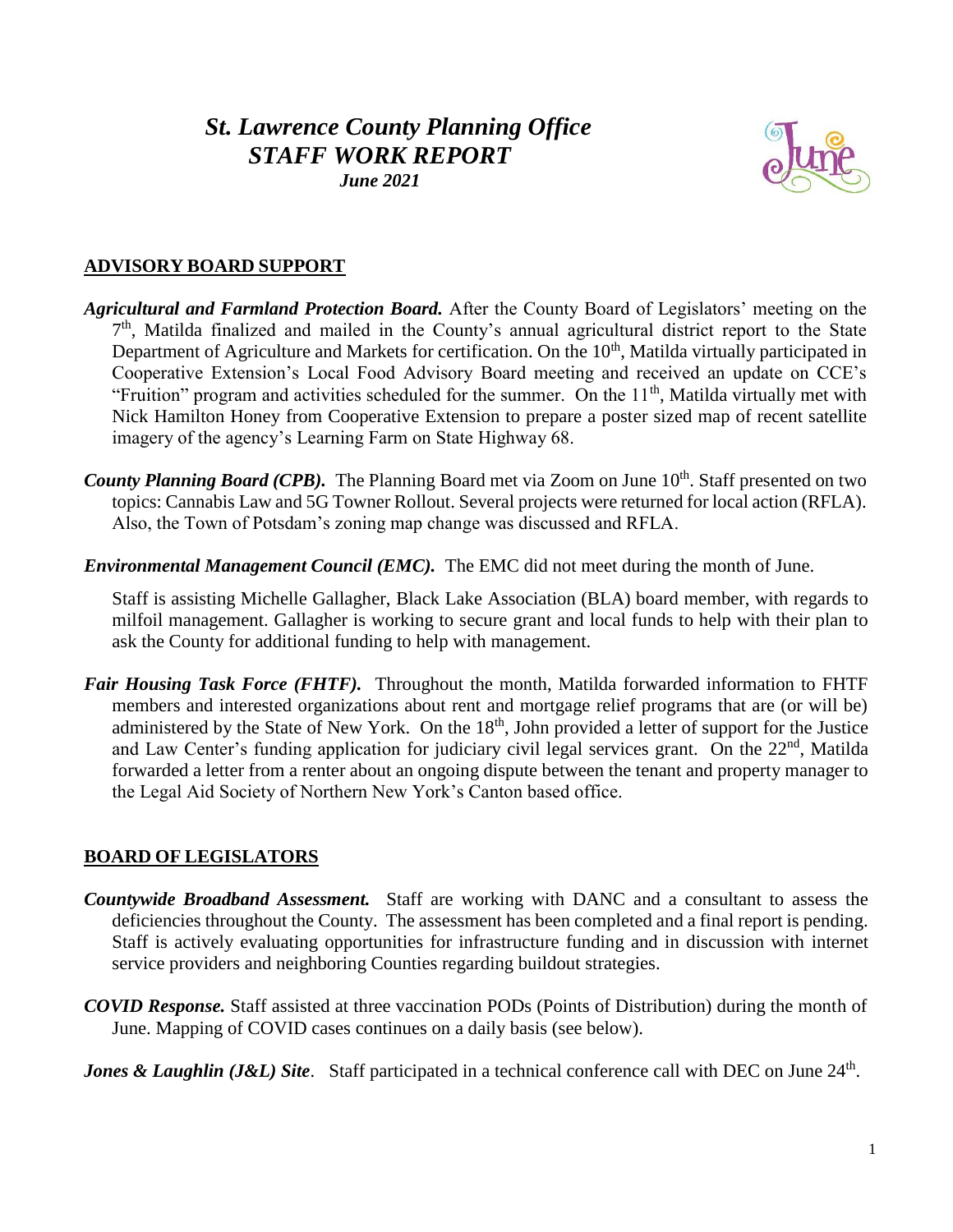## **COMMUNITY / ECONOMIC DEVELOPMENT**

- *Community Development Block Grants (CDBG).* The Planning Office administers three open grants: the Septic Tank Replacement Assistance Program (STRAP); the 23<sup>rd</sup> round of the Direct Homeownership Assistance Program, and the third round of its Countywide Housing Rehabilitation Program (CHRP 3).
- *Lead Hazard Abatement Program*. This \$1 million award from the US Department of Housing and Urban Development (HUD) is providing lead-based paint stabilization, or abatement assistance, to low- and moderate-income households throughout the county. In June, the Planning Office is pleased to announce that 7 units have been completed, and 7 units are in process.
- *North Country Symposium*. Staff participated in and assisted moderating a session entitled "Moving In, Moving Out and Moving Over – The Future of Rural Housing."

# **GEOGRAPHIC INFORMATION SYSTEM**

#### *County Enterprise GIS*.

- <https://gis.stlawco.org/portal/home/index.html>
- *COVID-19 Mapping.* Since March 31, 2020, Dakota and Matilda have prepared daily maps for the County's Public Health Department to track positive, active, and regional cases of COVID-19.
- Parks & Trails New York (PTNY). Staff recently submitted GIS data for Greenway trails in the County. This data is to become part of the [New York Statewide Greenway Trails Plan.](https://greenway-trails-plan-nysparks.hub.arcgis.com/)
- *Emergency Management Services.* On the 17<sup>th</sup>, Matilda and Dakota assisted EMS with the preparation of a search and rescue map for a man missing from the Village of Rensselaer Falls. Staff continues to provide GIS assistance to this department as their GIS workflows evolve.

## **GRANTS**

- *BridgeNY.* Working with County Highway, staff submitted three applications: \$4,817,592 for the Lazy River Road bridge over the Grasse River in the Town of Russell; \$2,549,230 for the CR 35 bridge over Trout Brook in the Town of Potsdam; and \$4,826,285 for the CR 27 bridge over the Oswegatchie River in the Town of Fine. Only two of three applications can be funded. The County secured over \$9.4 million in the last round (2018).
- *Grants Notice Distribution.* The Grants Notice is distributed to County Department Heads, Legislators, Superintendents of Schools, local municipal officials and approximately 350 additional individuals representing organizations throughout the North Country.
- *Hazard Mitigation Plan, 5-Year Update*. Staff are assisting Emergency Services with the required fiveyear update of the SLC Multi-Jurisdictional All-Hazard Mitigation Plan. Staff participated in two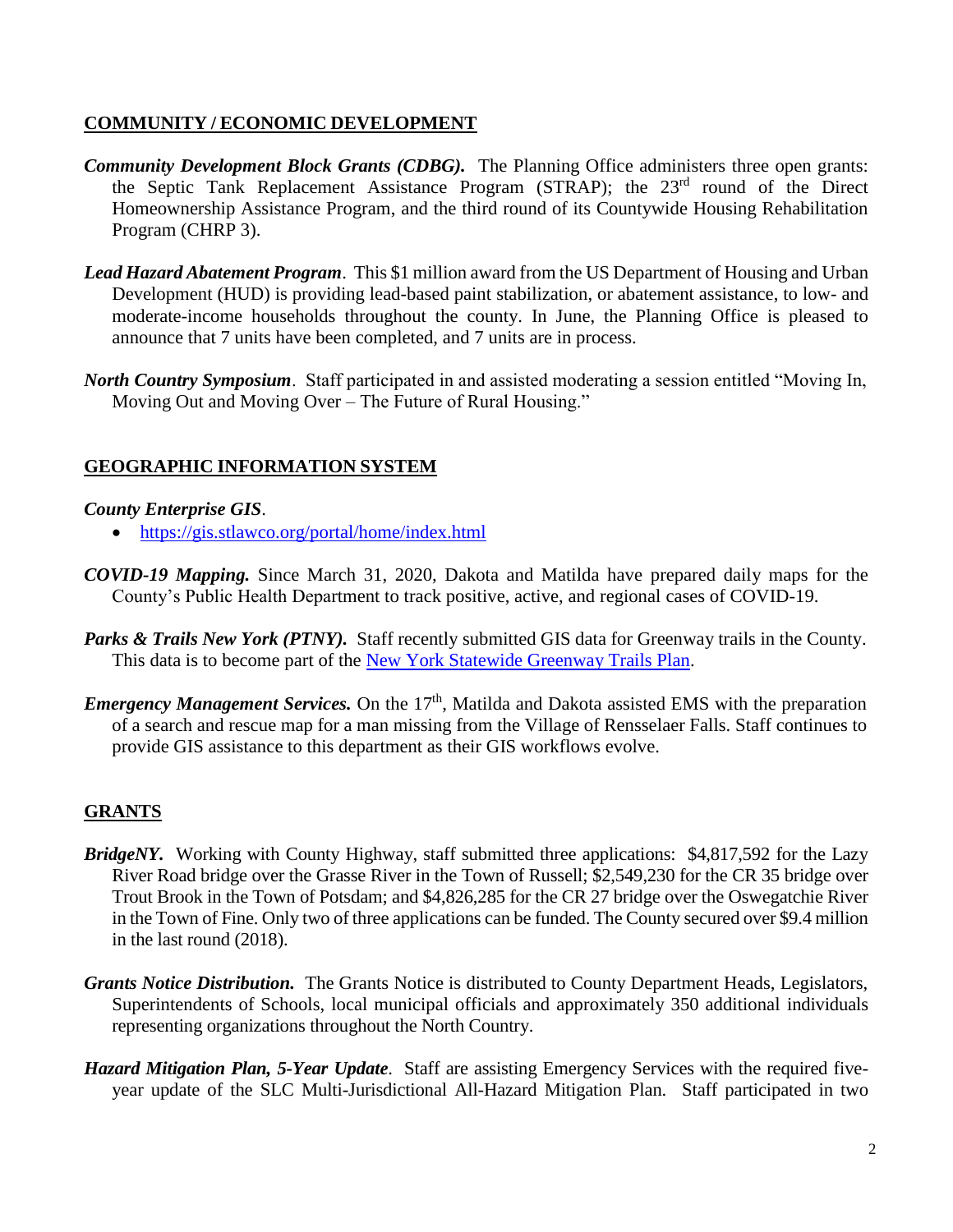stakeholder Zoom sessions on June  $8<sup>th</sup>$  and a project meeting on June  $10<sup>th</sup>$ .

- *Septic Repair Program.* The County has been awarded \$340,000 to repair or replace deficient septic tanks along specified waterbodies in the County. In June, the subrecipient agreement was signed; the fully executed NYS contract was received on June 22<sup>nd</sup>, and an outreach plan was developed.
- *2021 Consolidated Funding Application (CFA).* The 2021 CFA round was announced in May with a deadline of July 30<sup>th</sup>. Staff will work with County Highway to prepare and submit an application to the NYSDEC's Water Quality Improvement Program (WQIP) and remains in discussion about other possible projects.
- *Other*. Staff assisted County Highway with NYS Grants Gateway data input for the 2019 WQIP grant award of \$400,000 for the Russell Outpost Salt Storage Project. Staff participated in NYPA's Revitalization Working Group June meeting and a follow-up discussion with a local developer on June 17<sup>th</sup>.

# **PLANNING MATTERS**

- *CLEAR:* Staff participated in the Coastal Lakeshore Ecological and Resiliency (CLEAR) initiative Steering Committee meeting on June  $16<sup>th</sup>$  and a public workshop on June  $29<sup>th</sup>$ . The goal of this initiative is to help municipalities along the St. Lawrence River shoreline be better prepared to manage high and low water levels.
- *North Side Energy Solar Project.* Staff participated in a meeting with a Northside representative and several County Legislators and Officials on June 22<sup>nd</sup>. The Group also toured the project area. The proposed 180 MW solar installation in the Towns of Brasher, Massena and Norfolk is scheduled to start construction in late 2022.
- *Town of Fowler Solar Law Update.* Staff conducted a preliminary review of the Town's updated solar law. Several changes were recommended and the Town is reviewing with their lawyer before they submit for full CPB review.
- *Town of Hammond Land Use Regulations Revisions.* Staff continues to make progress on an update to the Town and Village's land use regulations. Staff completed the final drafts (Single District and Dual District) and shared them with Town and Village officials to post publically in preparation for their first public informational meeting on July 13th. Staff created an online comment form for the public to use during the comment period. A public hearing is scheduled for August  $11<sup>th</sup>$  during the monthly Town Board meeting.
- *Town of Rossie Land Use Regulations Assistance.* After CPB review and conditioned approval, staff continue to assist the Town's Planning Board Chair with targeted edits to their land use regulations.
- *Village of Waddington.* Staff reached out to the Village of Waddington to discuss the possibility of Staff assisting the Village with a revision to its land use regulations. Staff will attend the Village's Board meeting on July  $6<sup>th</sup>$  to discuss next steps.